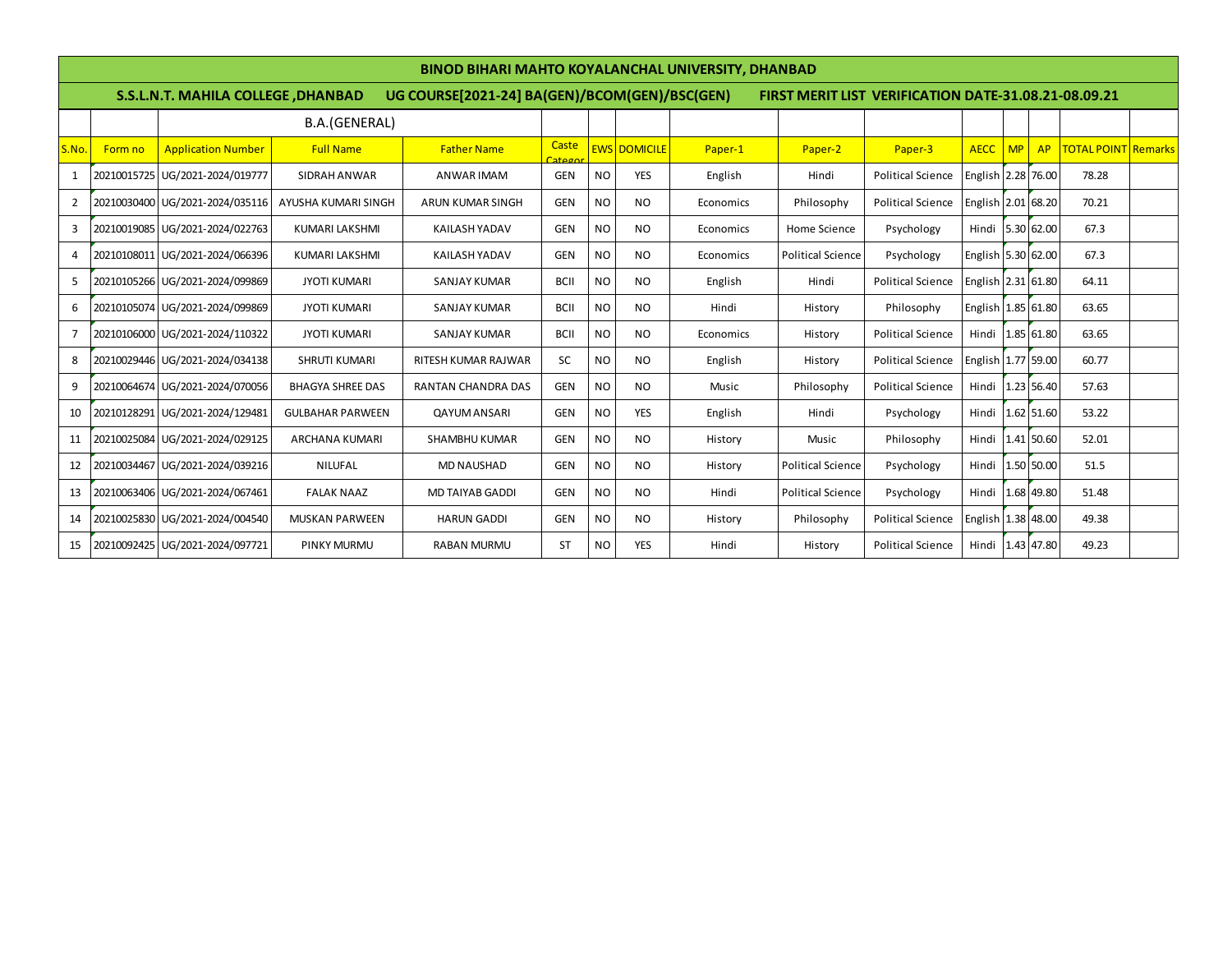|    | <b>BINOD BIHARI MAHTO KOYALANCHAL UNIVERSITY, DHANBAD</b>                                                                                    |                                 |                       |                         |            |            |            |              |                          |                          |                    |  |            |       |
|----|----------------------------------------------------------------------------------------------------------------------------------------------|---------------------------------|-----------------------|-------------------------|------------|------------|------------|--------------|--------------------------|--------------------------|--------------------|--|------------|-------|
|    | S.S.L.N.T. MAHILA COLLEGE , DHANBAD<br>UG COURSE[2021-24] BA(GEN)/BCOM(GEN)/BSC(GEN)<br>FIRST MERIT LIST VERIFICATION DATE-31.08.21-08.09.21 |                                 |                       |                         |            |            |            |              |                          |                          |                    |  |            |       |
| 16 |                                                                                                                                              | 20210024493 UG/2021-2024/028987 | <b>KOMAL KUMARI</b>   | RAJENDRA BHUIYA         | <b>GEN</b> | <b>NO</b>  | <b>YES</b> | History      | Home Science             | <b>Political Science</b> | English 1.40 46.80 |  |            | 48.2  |
| 17 |                                                                                                                                              | 20210107460 UG/2021-2024/115919 | <b>BULBUL KUMARI</b>  | <b>RUPLAL MEHRA</b>     | <b>GEN</b> | <b>NO</b>  | <b>YES</b> | Hindi        | Home Science             | Music                    | Hindi 1.32 46.20   |  |            | 47.52 |
| 18 |                                                                                                                                              | 20210015693 UG/2021-2024/019613 | LAKSHMI GORAI         | <b>ARUN GORAI</b>       | <b>GEN</b> | <b>NO</b>  | <b>NO</b>  | Hindi        | History                  | <b>Political Science</b> | English 1.36 45.40 |  |            | 46.76 |
| 19 |                                                                                                                                              | 20210155357 UG/2021-2024/166707 | SHAYEQUA ERAM         | ABDUL GHAFFAR ANSARI    | <b>GEN</b> | <b>NO</b>  | <b>YES</b> | History      | <b>Political Science</b> | Psychology               | Hindi 1.23 45.00   |  |            | 46.23 |
| 20 | 20210107605                                                                                                                                  | UG/2021-2024/115376             | PRITY BANERJEE        | PRAN CHANDRA BANERJEE   | <b>GEN</b> | <b>NO</b>  | <b>YES</b> | English      | <b>Political Science</b> | Psychology               | English 1.11 44.80 |  |            | 45.91 |
| 21 |                                                                                                                                              | 20210042705 UG/2021-2024/047627 | PREETY KUMAI          | <b>ASHOK PANDIT</b>     | <b>GEN</b> | <b>NO</b>  | <b>YES</b> | History      | Home Science             | <b>Political Science</b> | Hindi 1.20 44.20   |  |            | 45.4  |
| 22 | 20210032695                                                                                                                                  | UG/2021-2024/037363             | <b>SUMAN KUMARI</b>   | <b>TINKU RAWANI</b>     | <b>GEN</b> | <b>NO</b>  | <b>YES</b> | Hindi        | History                  | Music                    | Hindi 1.62 43.40   |  |            | 45.02 |
| 23 |                                                                                                                                              | 20210042016 UG/2021-2024/046736 | SEEMA KUMARI          | <b>JAGDISH PASWAN</b>   | SC         | <b>NO</b>  | <b>NO</b>  | Home Science | Philosophy               | <b>Political Science</b> | Hindi 1.31 43.60   |  |            | 44.91 |
| 24 |                                                                                                                                              | 20210079924 UG/2021-2024/056858 | <b>PUJA KUMARI</b>    | SHIVMANGAL PRASAD       | <b>GEN</b> | <b>YES</b> | <b>YES</b> | History      | Philosophy               | <b>Political Science</b> | Hindi 1.50 43.40   |  |            | 44.9  |
| 25 |                                                                                                                                              | 20210091693 UG/2021-2024/097638 | <b>ARTI KUMARI</b>    | SATRUGHAN PASWAN        | <b>GEN</b> | <b>NO</b>  | <b>NO</b>  | Economics    | History                  | <b>Political Science</b> | Hindi 0.99 43.80   |  |            | 44.79 |
| 26 |                                                                                                                                              | 20210062568 UG/2021-2024/066988 | <b>NEHA PARWEEN</b>   | <b>MD TAIYAB GADDI</b>  | <b>GEN</b> | <b>NO</b>  | <b>NO</b>  | Hindi        | <b>Political Science</b> | Psychology               | Hindi 1.20 43.40   |  |            | 44.6  |
| 27 | 20210076961                                                                                                                                  | UG/2021-2024/074373             | <b>SUMAN KUMARI</b>   | <b>BHOLANATH MAHATO</b> | <b>BCI</b> | <b>NO</b>  | <b>YES</b> | History      | Home Science             | <b>Political Science</b> | Hindi              |  | 1.32 43.00 | 44.32 |
| 28 |                                                                                                                                              | 20210015125 UG/2021-2024/019373 | <b>MAHIRA UMAR</b>    | <b>MD UMAR</b>          | <b>GEN</b> | <b>NO</b>  | <b>YES</b> | History      | <b>Political Science</b> | Psychology               | English 1.32 42.80 |  |            | 44.12 |
| 29 |                                                                                                                                              | 20210127527 UG/2021-2024/138061 | <b>GUDIYA KUMARI</b>  | <b>ARUN YADAY</b>       | <b>GEN</b> | <b>NO</b>  | <b>YES</b> | Economics    | History                  | <b>Political Science</b> | Hindi 1.14 42.60   |  |            | 43.74 |
| 30 |                                                                                                                                              | 20210020126 UG/2021-2024/024511 | <b>BARKHA KUMARI</b>  | <b>RAJENDRA SINGH</b>   | <b>GEN</b> | <b>NO</b>  | <b>YES</b> | Economics    | History                  | <b>Political Science</b> | Hindi 1.17 41.00   |  |            | 42.17 |
| 31 |                                                                                                                                              | 20210026617 UG/2021-2024/031082 | SARITA KUMARI         | SHYAMLAL MARANDI        | <b>ST</b>  | <b>NO</b>  | <b>YES</b> | English      | Hindi                    | <b>Political Science</b> | Hindi 1.26 40.40   |  |            | 41.66 |
| 32 |                                                                                                                                              | 20210011878 UG/2021-2024/015631 | PRIYANKA KUMARI       | <b>AJAY SHARMA</b>      | <b>GEN</b> | <b>YES</b> | <b>YES</b> | History      | Home Science             | <b>Political Science</b> | Hindi 1.08 40.00   |  |            | 41.08 |
| 33 |                                                                                                                                              | 20210026777 UG/2021-2024/031425 | <b>ANJALI KUMARI</b>  | PUNIT KUAMR MAHTO       | <b>BCI</b> | <b>NO</b>  | <b>YES</b> | Hindi        | History                  | <b>Political Science</b> | Hindi 1.29 39.40   |  |            | 40.69 |
| 34 | 20210122299                                                                                                                                  | UG/2021-2024/124864             | <b>BALIKA MARANDI</b> | SHANKAR MARANDI         | ST         | <b>NO</b>  | <b>YES</b> | Hindi        | History                  | <b>Political Science</b> | Hindi 1.17 39.00   |  |            | 40.17 |
| 35 |                                                                                                                                              | 20210144770 UG/2021-2024/154223 | <b>ARATI KUMARI</b>   | <b>JYOTILAL MARANDI</b> | ST         | <b>NO</b>  | <b>YES</b> | Hindi        | Economics                | History                  | Hindi 1.26 35.00   |  |            | 36.26 |
| 36 |                                                                                                                                              | 20210097988 UG/2021-2024/082897 | <b>RADHA KUMARI</b>   | <b>JANAK RAJAK</b>      | <b>GEN</b> | <b>NO</b>  | <b>NO</b>  | History      | Home Science             | <b>Political Science</b> | Hindi 0.99 34.40   |  |            | 35.39 |
|    |                                                                                                                                              |                                 |                       |                         |            |            |            |              |                          |                          |                    |  |            |       |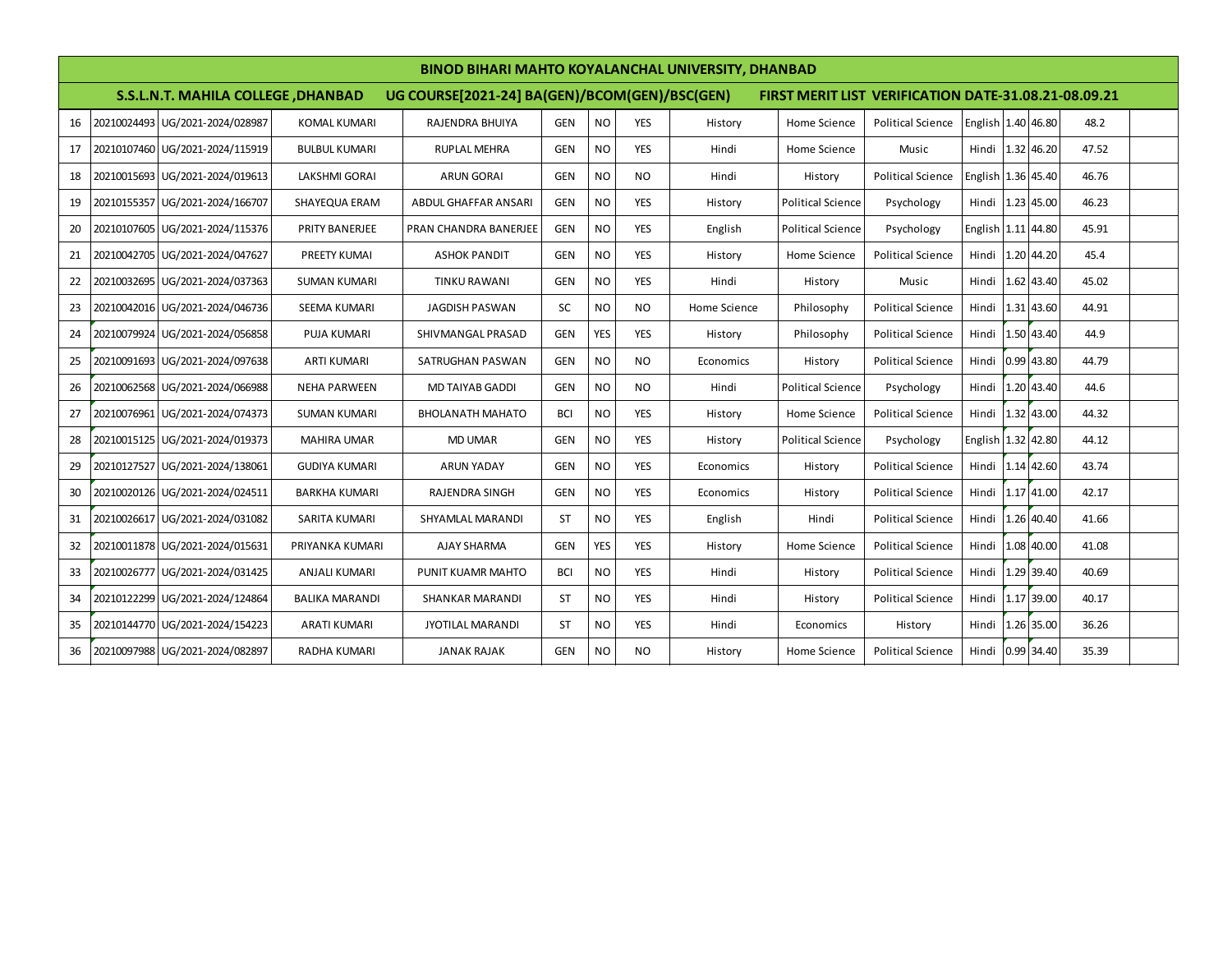## **BINOD BIHARI MAHTO KOYALANCHAL UNIVERSITY, DHANBAD**

|       | <b>BINOD BIHARI MAHTO KOYALANCHAL UNIVERSITY, DHANBAD</b>                                                                                    |                                 |                            |                           |                       |           |                      |                             |                     |                                            |                    |           |                  |                            |  |
|-------|----------------------------------------------------------------------------------------------------------------------------------------------|---------------------------------|----------------------------|---------------------------|-----------------------|-----------|----------------------|-----------------------------|---------------------|--------------------------------------------|--------------------|-----------|------------------|----------------------------|--|
|       | S.S.L.N.T. MAHILA COLLEGE , DHANBAD<br>UG COURSE[2021-24] BA(GEN)/BCOM(GEN)/BSC(GEN)<br>FIRST MERIT LIST VERIFICATION DATE-31.08.21-08.09.21 |                                 |                            |                           |                       |           |                      |                             |                     |                                            |                    |           |                  |                            |  |
|       |                                                                                                                                              |                                 | B.COM(GENERAL)             |                           |                       |           |                      |                             |                     |                                            |                    |           |                  |                            |  |
| S.No. | Form no                                                                                                                                      | <b>Application Number</b>       | <b>Full Name</b>           | <b>Father Name</b>        | Caste<br>$\mathbf{V}$ |           | Categor EWS DOMICILE | Paper-1                     | Paper-2             | Paper-3                                    | <b>AECC</b>        | <b>MP</b> | AP               | <b>TOTAL POINT Remarks</b> |  |
| 1     |                                                                                                                                              | 20210046070 UG/2021-2024/050547 | <b>PUJA KUMARI</b>         | <b>VIJAY KUMAR SAH</b>    | ST                    | <b>NO</b> | NO.                  | <b>Financial Accounting</b> | <b>Business Law</b> | <b>APPLIED MONEY</b><br><b>AND BANKING</b> | English 2.85 95.60 |           |                  | 98.45                      |  |
| 2     |                                                                                                                                              | 20210081552 UG/2021-2024/086924 | PREETI                     | TUPLAL WISHWKARMA         | BCI                   | <b>NO</b> | <b>YES</b>           | <b>Financial Accounting</b> | <b>Business Law</b> | <b>APPLIED MONEY</b><br>AND BANKING        | English 2.49 88.80 |           |                  | 91.29                      |  |
| 3     |                                                                                                                                              | 20210156253 UG/2021-2024/167520 | RASHMIJEET SHARMA          | JEETENDRA SHARMA          | <b>GEN</b>            | <b>NO</b> | NO.                  | <b>Financial Accounting</b> | <b>Business Law</b> | <b>APPLIED MONEY</b><br><b>AND BANKING</b> | English 1.26 75.00 |           |                  | 76.26                      |  |
| 4     |                                                                                                                                              | 20210084271 UG/2021-2024/089703 | <b>GYANESWARI JHAMNANI</b> | OM PRAKASH JHAMNANI       | <b>GEN</b>            | <b>NO</b> | <b>NO</b>            | <b>Financial Accounting</b> | <b>Business Law</b> | <b>APPLIED MONEY</b><br><b>AND BANKING</b> | English 2.10 70.00 |           |                  | 72.1                       |  |
| 5     |                                                                                                                                              | 20210040048 UG/2021-2024/044966 | FIZZA FIROZ                | <b>MD FIROZ</b>           | <b>GEN</b>            | <b>NO</b> | <b>YES</b>           | <b>Financial Accounting</b> | <b>Business Law</b> | <b>APPLIED MONEY</b><br><b>AND BANKING</b> | English 1.56 70.00 |           |                  | 71.56                      |  |
| 6     |                                                                                                                                              | 20210046359 UG/2021-2024/043851 | SHIVANI KUMARI             | RAKESH KUMAR SINGH        | <b>GEN</b>            | <b>NO</b> | NO.                  | <b>Financial Accounting</b> | <b>Business Law</b> | APPLIED MONEY<br><b>AND BANKING</b>        | English 2.10 65.60 |           |                  | 67.7                       |  |
| 7     |                                                                                                                                              | 20210018971 UG/2021-2024/022763 | <b>KUMARI LAKSHMI</b>      | <b>KAILASH YADAV</b>      | <b>GEN</b>            | <b>NO</b> | NO.                  | <b>Financial Accounting</b> | <b>Business Law</b> | <b>APPLIED MONEY</b><br>AND BANKING        | Hindi 5.30 62.00   |           |                  | 67.3                       |  |
| 8     |                                                                                                                                              | 20210017509 UG/2021-2024/021359 | <b>ANKITA KUMARI</b>       | HARI SHANKAR TIWARI       | <b>GEN</b>            | <b>NO</b> | <b>YES</b>           | <b>Financial Accounting</b> | <b>Business Law</b> | <b>APPLIED MONEY</b><br>AND BANKING        | Hindi              |           | 1.29 65.60       | 66.89                      |  |
| 9     |                                                                                                                                              | 20210045464 UG/2021-2024/043044 | SHRUTI SINGH               | SUNIL KUMAR SINGH         | <b>GEN</b>            | <b>NO</b> | NO.                  | <b>Financial Accounting</b> | <b>Business Law</b> | <b>APPLIED MONEY</b><br><b>AND BANKING</b> | English 1.53 65.00 |           |                  | 66.53                      |  |
| 10    |                                                                                                                                              | 20210035203 UG/2021-2024/040199 | <b>ANJALI KUMARI</b>       | <b>BHOLA YADAV</b>        | <b>GEN</b>            | <b>NO</b> | <b>YES</b>           | <b>Financial Accounting</b> | <b>Business Law</b> | <b>APPLIED MONEY</b><br><b>AND BANKING</b> | Hindi              |           | 1.11 56.80       | 57.91                      |  |
| 11    |                                                                                                                                              | 20210030544 UG/2021-2024/031383 | <b>KRISHANA KUMARI</b>     | <b>SURESH PANDIT</b>      | <b>GEN</b>            | <b>NO</b> | NO.                  | <b>Financial Accounting</b> | <b>Business Law</b> | <b>APPLIED MONEY</b><br><b>AND BANKING</b> | Hindi              |           | 1.29 56.40       | 57.69                      |  |
| 12    |                                                                                                                                              | 20210027381 UG/2021-2024/032014 | SHIVANGI KUMARI            | <b>JAY PRAKASH</b>        | <b>GEN</b>            | <b>NO</b> | <b>YES</b>           | <b>Financial Accounting</b> | <b>Business Law</b> | <b>APPLIED MONEY</b><br><b>AND BANKING</b> |                    |           | Hindi 1.14 56.40 | 57.54                      |  |
| 13    |                                                                                                                                              | 20210070985 UG/2021-2024/071816 | <b>ANJALI PANDEY</b>       | SANAJY PANDEY             | <b>GEN</b>            | <b>NO</b> | <b>YES</b>           | <b>Financial Accounting</b> | <b>Business Law</b> | APPLIED MONEY<br><b>AND BANKING</b>        | English 1.32 56.00 |           |                  | 57.32                      |  |
| 14    |                                                                                                                                              | 20210067934 UG/2021-2024/074057 | <b>PRITI KUMARI</b>        | <b>BHAGIRATH MAHATO</b>   | <b>BCI</b>            | <b>NO</b> | NO.                  | <b>Financial Accounting</b> | <b>Business Law</b> | <b>APPLIED MONEY</b><br>AND BANKING        | English 1.32 54.40 |           |                  | 55.72                      |  |
| 15    |                                                                                                                                              | 20210042993 UG/2021-2024/047816 | SIMRAN KUMARI              | PANKAJ VERMA              | GEN                   | <b>NO</b> | NO.                  | <b>Financial Accounting</b> | <b>Business Law</b> | <b>APPLIED MONEY</b><br><b>AND BANKING</b> | English 1.23 53.40 |           |                  | 54.63                      |  |
| 16    |                                                                                                                                              | 20210097250 UG/2021-2024/102734 | <b>SONALI KUMARI</b>       | <b>SUNIL KUMAR MISHRA</b> | <b>GEN</b>            | <b>NO</b> | NO.                  | <b>Financial Accounting</b> | <b>Business Law</b> | <b>APPLIED MONEY</b><br>AND BANKING        | English 1.53 52.40 |           |                  | 53.93                      |  |
| 17    |                                                                                                                                              | 20210024502 UG/2021-2024/029063 | <b>JAYANTI KUMARI</b>      | KUMAR AWADHESH GIRI       | <b>GEN</b>            | <b>NO</b> | NO.                  | <b>Financial Accounting</b> | <b>Business Law</b> | <b>APPLIED MONEY</b><br><b>AND BANKING</b> | English 1.29 51.80 |           |                  | 53.09                      |  |
| 18    |                                                                                                                                              | 20210147420 UG/2021-2024/159839 | <b>SONY KUMARI</b>         | RAJ DEV PRASAD            | GEN                   | <b>NO</b> | <b>NO</b>            | <b>Financial Accounting</b> | <b>Business Law</b> | <b>APPLIED MONEY</b><br>AND BANKING        | Hindi 1.20 51.60   |           |                  | 52.8                       |  |
| 19    |                                                                                                                                              | 20210016913 UG/2021-2024/020783 | <b>BEAUTY KUMARI</b>       | <b>KAPIL DEV PRASAD</b>   | GEN                   | <b>NO</b> | <b>YES</b>           | <b>Financial Accounting</b> | <b>Business Law</b> | <b>APPLIED MONEY</b><br>AND BANKING        | Hindi 1.17 51.60   |           |                  | 52.77                      |  |
| 20    |                                                                                                                                              | 20210017235 UG/2021-2024/021380 | <b>SONI KUAMRI</b>         | <b>BHADUR RAM</b>         | GEN                   | <b>NO</b> | NO.                  | <b>Financial Accounting</b> | <b>Business Law</b> | <b>APPLIED MONEY</b><br>AND BANKING        | English 1.26 51.40 |           |                  | 52.66                      |  |
| 21    |                                                                                                                                              | 20210018027 UG/2021-2024/022029 | PRITY KUMARI               | MUNNA SHARMA              | <b>GEN</b>            | <b>NO</b> | <b>NO</b>            | <b>Financial Accounting</b> | <b>Business Law</b> | <b>APPLIED MONEY</b><br>AND BANKING        | English 1.26 51.20 |           |                  | 52.46                      |  |
| 22    |                                                                                                                                              | 20210015720 UG/2021-2024/019739 | MAMTA KUMARI               | MUKESH YADAV              | <b>BCI</b>            | <b>NO</b> | YES                  | <b>Financial Accounting</b> | <b>Business Law</b> | <b>APPLIED MONEY</b><br>AND BANKING        | Hindi 1.17 51.20   |           |                  | 52.37                      |  |
|       |                                                                                                                                              |                                 |                            |                           |                       |           |                      |                             |                     |                                            |                    |           |                  |                            |  |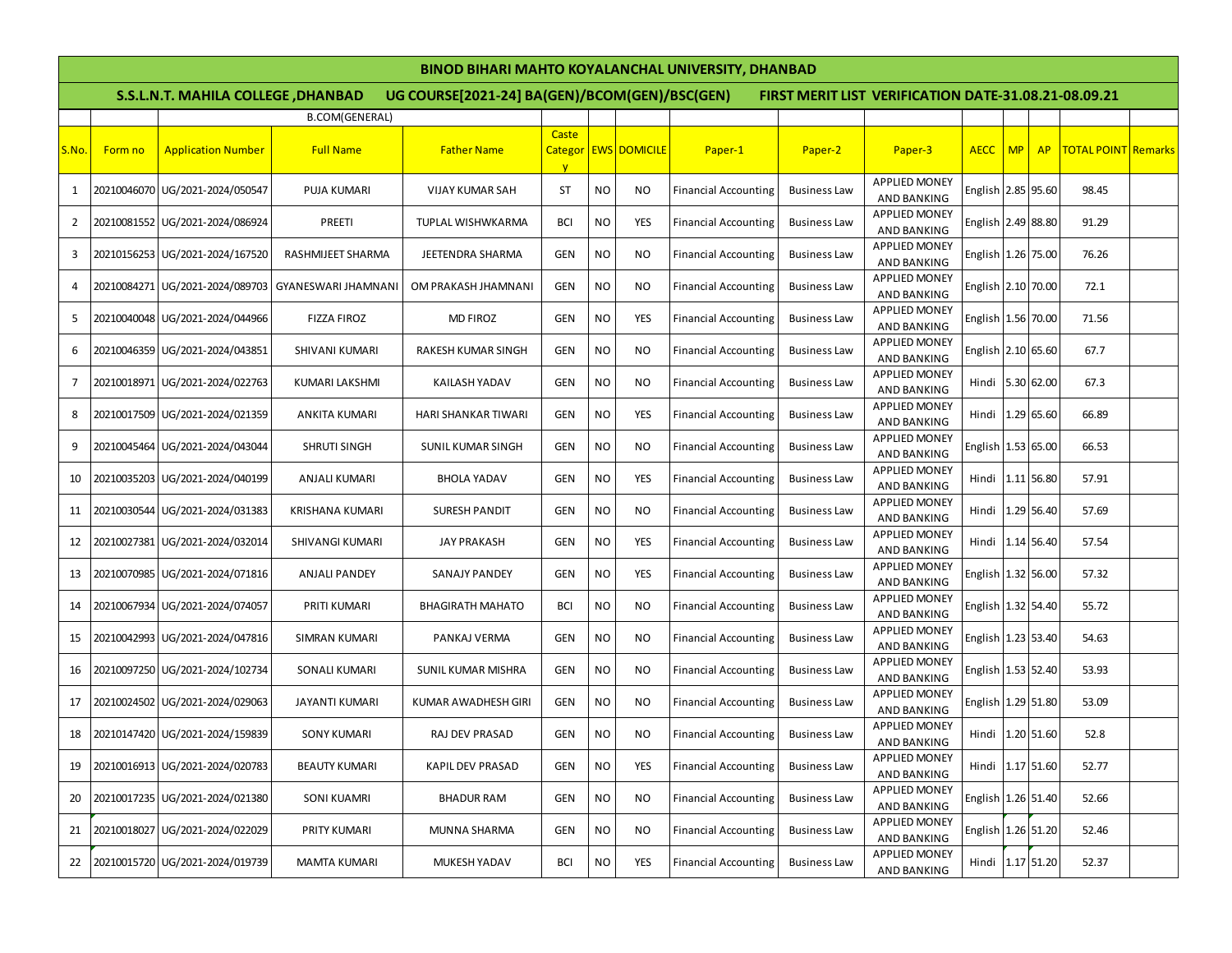|                                                                                                                                                     | <b>BINOD BIHARI MAHTO KOYALANCHAL UNIVERSITY, DHANBAD</b> |                                 |                         |                           |             |            |                |                             |                     |                                            |                    |  |            |       |  |
|-----------------------------------------------------------------------------------------------------------------------------------------------------|-----------------------------------------------------------|---------------------------------|-------------------------|---------------------------|-------------|------------|----------------|-----------------------------|---------------------|--------------------------------------------|--------------------|--|------------|-------|--|
| S.S.L.N.T. MAHILA COLLEGE , DHANBAD<br>UG COURSE[2021-24] BA(GEN)/BCOM(GEN)/BSC(GEN)<br><b>FIRST MERIT LIST VERIFICATION DATE-31.08.21-08.09.21</b> |                                                           |                                 |                         |                           |             |            |                |                             |                     |                                            |                    |  |            |       |  |
| 23                                                                                                                                                  | 20210105892                                               | UG/2021-2024/103300             | <b>JYOTI KUMARI</b>     | <b>SANJAY CHOUHAN</b>     | <b>BCI</b>  | <b>NO</b>  | <b>YES</b>     | <b>Financial Accounting</b> | <b>Business Law</b> | <b>APPLIED MONEY</b><br><b>AND BANKING</b> | Hindi              |  | 1.23 51.00 | 52.23 |  |
| 24                                                                                                                                                  | 20210041931                                               | UG/2021-2024/046622             | <b>RANI KUMAR</b>       | RAMJIVAN PASWAN           | <b>GEN</b>  | <b>NO</b>  | <b>NO</b>      | <b>Financial Accounting</b> | <b>Business Law</b> | <b>APPLIED MONEY</b><br>AND BANKING        | Hindi 1.14 51.00   |  |            | 52.14 |  |
| 25                                                                                                                                                  |                                                           | 20210089141 UG/2021-2024/095230 | <b>SWEATA KUMARI</b>    | <b>BABLU MANJHI</b>       | <b>GEN</b>  | <b>NO</b>  | <b>YES</b>     | <b>Financial Accounting</b> | <b>Business Law</b> | <b>APPLIED MONEY</b><br>AND BANKING        | English 1.11 51.00 |  |            | 52.11 |  |
| 26                                                                                                                                                  | 20210123976                                               | UG/2021-2024/133802             | <b>RANI KUMARI</b>      | <b>MADAN MAHATO</b>       | <b>BCI</b>  | <b>NO</b>  | <b>YES</b>     | <b>Financial Accounting</b> | <b>Business Law</b> | <b>APPLIED MONEY</b><br><b>AND BANKING</b> | English 1.20 50.40 |  |            | 51.6  |  |
| 27                                                                                                                                                  | 20210087744                                               | UG/2021-2024/093012             | <b>SNEHA KUMARI</b>     | <b>SHATRUDHAN BHAGAT</b>  | <b>GEN</b>  | <b>NO</b>  | <b>NO</b>      | <b>Financial Accounting</b> | <b>Business Law</b> | <b>APPLIED MONEY</b><br><b>AND BANKING</b> | English 1.26 49.80 |  |            | 51.06 |  |
| 28                                                                                                                                                  |                                                           | 20210034990 UG/2021-2024/039774 | <b>JULI KUMARI</b>      | <b>SUMAN KUMAR</b>        | GEN         | <b>NO</b>  | <b>YES</b>     | <b>Financial Accounting</b> | <b>Business Law</b> | <b>APPLIED MONEY</b><br>AND BANKING        | Hindi 1.14 49.60   |  |            | 50.74 |  |
| 29                                                                                                                                                  |                                                           | 20210123763 UG/2021-2024/133522 | KHUSHBOO GUPTA          | <b>UMESH PRASAD GUPTA</b> | <b>GEN</b>  | <b>NO</b>  | <b>NO</b>      | <b>Financial Accounting</b> | <b>Business Law</b> | <b>APPLIED MONEY</b><br>AND BANKING        | English 1.23 49.20 |  |            | 50.43 |  |
| 30                                                                                                                                                  |                                                           | 20210017033 UG/2021-2024/021087 | SHILPI KUMARI           | SHIV BILASH LAL           | <b>GEN</b>  | <b>YES</b> | <b>YES</b>     | <b>Financial Accounting</b> | <b>Business Law</b> | <b>APPLIED MONEY</b><br>AND BANKING        | Hindi 1.38 48.90   |  |            | 50.28 |  |
| 31                                                                                                                                                  | 20210116677                                               | UG/2021-2024/127027             | POOJA KUMARI            | SHAILENDRA KUMAR          | <b>GEN</b>  | <b>NO</b>  | <b>YES</b>     | <b>Financial Accounting</b> | <b>Business Law</b> | <b>APPLIED MONEY</b><br>AND BANKING        | Hindi 1.26 48.60   |  |            | 49.86 |  |
| 32                                                                                                                                                  |                                                           | 20210075140 UG/2021-2024/080702 | HUMAIRA SHABNAM         | <b>MD SHOEB RAZA</b>      | GEN         | <b>NO</b>  | N <sub>O</sub> | <b>Financial Accounting</b> | <b>Business Law</b> | <b>APPLIED MONEY</b><br><b>AND BANKING</b> | Hindi 1.29 48.20   |  |            | 49.49 |  |
| 33                                                                                                                                                  |                                                           | 20210018331 UG/2021-2024/022443 | <b>RANI KUMARI</b>      | <b>VISHAWNATH SAW</b>     | <b>GEN</b>  | <b>NO</b>  | <b>YES</b>     | <b>Financial Accounting</b> | <b>Business Law</b> | <b>APPLIED MONEY</b><br>AND BANKING        | Hindi 1.32 47.70   |  |            | 49.02 |  |
| 34                                                                                                                                                  |                                                           | 20210016831 UG/2021-2024/020746 | VIDHI KUMARI PANDEY     | RAJESH KUMAR PANDEY       | <b>GEN</b>  | <b>NO</b>  | <b>YES</b>     | <b>Financial Accounting</b> | <b>Business Law</b> | <b>APPLIED MONEY</b><br>AND BANKING        | English 1.23 46.40 |  |            | 47.63 |  |
| 35                                                                                                                                                  |                                                           | 20210154672 UG/2021-2024/166217 | <b>TARANNUM PERWEEN</b> | Md amjad                  | GEN         | <b>NO</b>  | <b>YES</b>     | <b>Financial Accounting</b> | <b>Business Law</b> | <b>APPLIED MONEY</b><br>AND BANKING        | Hindi 1.23 46.00   |  |            | 47.23 |  |
| 36                                                                                                                                                  |                                                           | 20210033246 UG/2021-2024/037704 | <b>KIRAN KUMARI</b>     | <b>CHINTA SAW</b>         | <b>BCII</b> | <b>NO</b>  | <b>YES</b>     | <b>Financial Accounting</b> | <b>Business Law</b> | <b>APPLIED MONEY</b><br>AND BANKING        | English 1.14 46.00 |  |            | 47.14 |  |
| 37                                                                                                                                                  |                                                           | 20210043668 UG/2021-2024/048525 | <b>USHA KUMARI</b>      | <b>ASHOK SONI</b>         | <b>GEN</b>  | <b>NO</b>  | <b>YES</b>     | <b>Financial Accounting</b> | <b>Business Law</b> | <b>APPLIED MONEY</b><br>AND BANKING        | English 1.14 45.80 |  |            | 46.94 |  |
| 38                                                                                                                                                  |                                                           | 20210017823 UG/2021-2024/021934 | <b>RUBY KUMARI</b>      | <b>ISWAR DAYAL PASWAN</b> | <b>GEN</b>  | <b>NO</b>  | <b>YES</b>     | <b>Financial Accounting</b> | <b>Business Law</b> | <b>APPLIED MONEY</b><br>AND BANKING        | Hindi              |  | 1.20 45.00 | 46.2  |  |
| 39                                                                                                                                                  | 20210076184                                               | UG/2021-2024/082198             | DILSHAD SHABNAM         | <b>MD SHOEB RAZA</b>      | <b>GEN</b>  | <b>NO</b>  | <b>NO</b>      | <b>Financial Accounting</b> | <b>Business Law</b> | <b>APPLIED MONEY</b><br>AND BANKING        | Hindi              |  | 1.20 45.00 | 46.2  |  |
| 40                                                                                                                                                  | 20210074549                                               | UG/2021-2024/080333             | PRIYA KUMARI            | <b>MUNNA PRASAD</b>       | <b>GEN</b>  | <b>NO</b>  | <b>YES</b>     | <b>Financial Accounting</b> | <b>Business Law</b> | <b>APPLIED MONEY</b><br>AND BANKING        | English 1.17 44.00 |  |            | 45.17 |  |
| 41                                                                                                                                                  | 20210078739                                               | UG/2021-2024/084506             | <b>ISHA SINGH</b>       | <b>DEOVRAT SINGH</b>      | <b>GEN</b>  | <b>NO</b>  | <b>YES</b>     | <b>Financial Accounting</b> | <b>Business Law</b> | <b>APPLIED MONEY</b><br>AND BANKING        | Hindi              |  | 1.14 43.20 | 44.34 |  |
| 42                                                                                                                                                  | 20210147942                                               | UG/2021-2024/158621             | NIKITA KUMARI           | AJAY KUMAR                | <b>SC</b>   | <b>NO</b>  | <b>NO</b>      | <b>Financial Accounting</b> | <b>Business Law</b> | <b>APPLIED MONEY</b><br>AND BANKING        | English 1.23 42.60 |  |            | 43.83 |  |
| 43                                                                                                                                                  |                                                           | 20210036782 UG/2021-2024/041717 | <b>SUNAYNA KUMARI</b>   | <b>NARESH SAW</b>         | <b>GEN</b>  | <b>NO</b>  | <b>YES</b>     | <b>Financial Accounting</b> | <b>Business Law</b> | <b>APPLIED MONEY</b><br><b>AND BANKING</b> | Hindi 1.17 41.80   |  |            | 42.97 |  |
|                                                                                                                                                     |                                                           |                                 |                         |                           |             |            |                |                             |                     |                                            |                    |  |            |       |  |